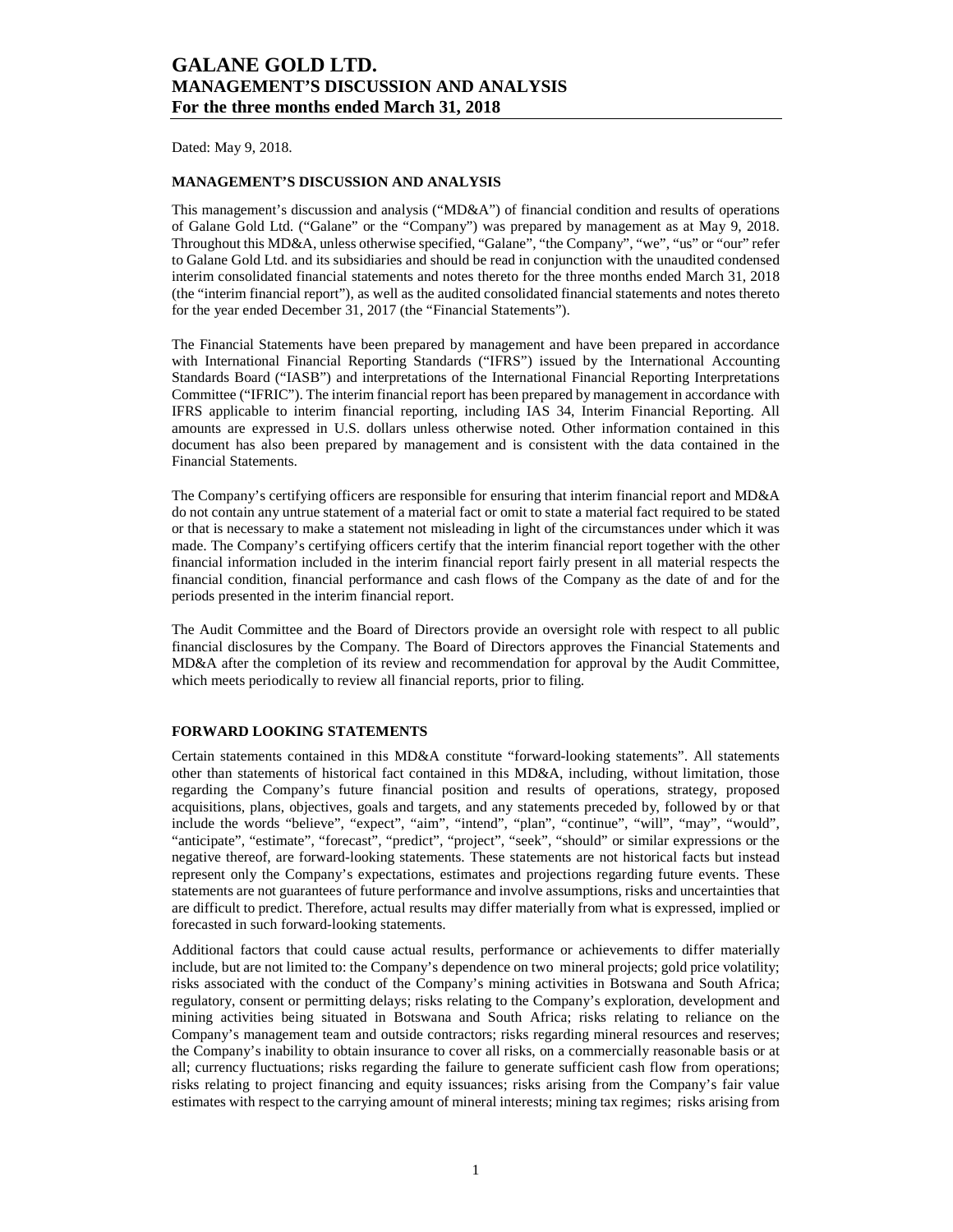holding derivative instruments; the Company's need to replace reserves depleted by production; risks and unknowns inherent in all mining projects, including the inaccuracy of reserves and resources, metallurgical recoveries and capital and operating costs of such projects; contests over title to properties, particularly title to undeveloped properties; laws and regulations governing the environment, health and safety; operating or technical difficulties in connection with mining or development activities; lack of infrastructure; employee relations, labour unrest or unavailability; health risks in Africa; the Company's interactions with surrounding communities and artisanal miners; the Company's ability to successfully integrate acquired assets; risks related to restarting production: the speculative nature of exploration and development, including the risks of diminishing quantities or grades of reserves; development of the Company's exploration properties into commercially viable mines; stock market volatility; conflicts of interest among certain directors and officers; lack of liquidity for shareholders of the Company; risks related to the market perception of junior gold companies; and litigation risk. See "Risk Factors" in the Company's annual information form for the year ended December 31, 2017, a copy of which is available on the Company's SEDAR profile at www.sedar.com. Management provides forward-looking statements because it believes they provide useful information to readers when considering their investment objectives and cautions readers that the information may not be appropriate for other purposes. Consequently, all of the forward-looking statements made in this MD&A are qualified by these cautionary statements and other cautionary statements or factors contained herein, and there can be no assurance that the actual results or developments will be realized or, even if substantially realized, that they will have the expected consequences to, or effects on, the Company. These forward-looking statements are made as of the date of this MD&A and the Company assumes no obligation to update or revise them to reflect subsequent information, events or circumstances or otherwise, except as required by law.

The forward-looking statements in this MD&A are based on numerous assumptions regarding the Company's present and future business strategies and the environment in which the Company will operate in the future, including assumptions regarding gold prices, business and operating strategies, and the Company's ability to operate on a profitable basis.

#### **MINERAL RESERVES AND RESOURCES**

Information of a technical and scientific nature that forms the basis of the disclosure in the MD&A has been approved by Charles Byron Pr. Sci. Nat., MAusIMM., MGSSA and Chief Geologist of Galane, and a "qualified person" as defined by National Instrument 43-101 ("NI 43-101").

All mineral reserves and mineral resources have been estimated in accordance with the standards of the Canadian Institute of Mining, Metallurgy and Petroleum and NI 43-101. All mineral resources are reported exclusive of mineral reserves. Mineral resources that are not mineral reserves do not have demonstrated economic viability. There is no guarantee that any of the mineral resources disclosed in the MD&A will be converted to mineral reserves. There is also no guarantee that any of the inferred mineral resources will be upgraded to measured or indicated mineral resources. Information on data verification performed on the mineral properties mentioned in this MD&A that are considered to be material mineral properties to the Company are contained in the Company's most recent annual information form and the current technical report for each of those properties, all available on the Company's SEDAR profile at www.sedar.com.

### **CORPORATE OVERVIEW**

The Company's principal business activities are the exploration for, development of, and operation of gold mining properties. The Company operates through its wholly-owned subsidiary, Galane Gold Mines Ltd. ("GGM"), which in turn operates two mines: (a) a producing mine which also has the rights to certain mineral exploration tenements (the producing mine and mineral exploration tenements collectively, the "Mupane Property") located in the Republic of Botswana ("Botswana") through subsidiaries located in Botswana; and (b) a mine requiring refurbishment and which has the rights to certain mineral exploration tenements (the mine and mineral exploration tenements collectively, the "Galaxy Property") located in the Republic of South Africa ("South Africa") through subsidiaries located in South Africa. The common shares in the capital of the Company (the "Common Shares") have been listed for trading on the TSX Venture Exchange under the symbol "GG" since September 6, 2011.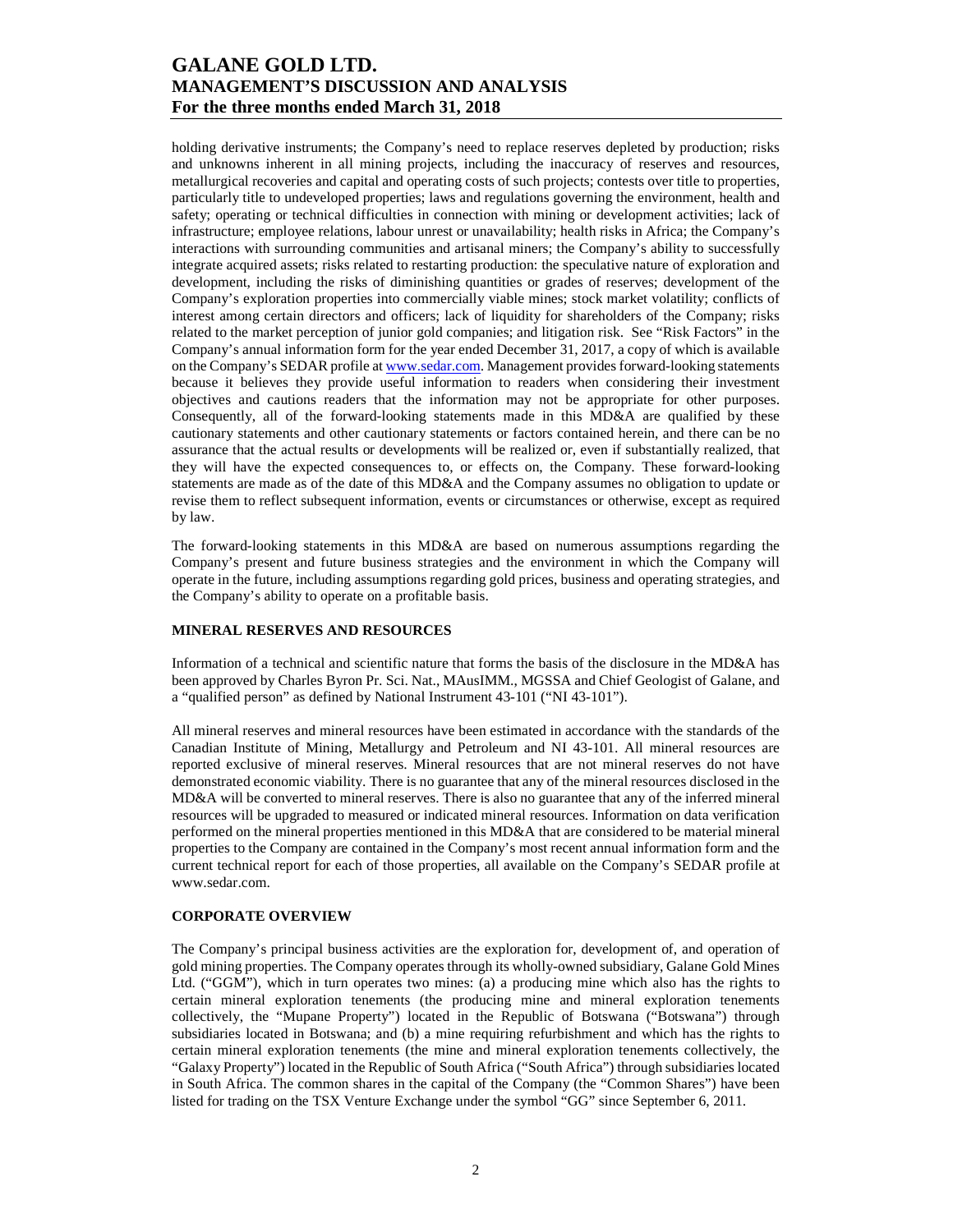### **OUTLOOK**

*Certain information set out in this section is forward looking information and is based on a number of risks and assumptions, including those related to gold price volatility, delays in production, regulatory risk, currency fluctuations, integrating successfully new acquired assets and risks and uncertainties inherent with all mining operations. For more details please see above under "Forward-Looking Statements" and below under "Risks and Uncertainties".* 

#### *Mupane Property*

The Company continues to carry out its improvement and exploration plan in Botswana, with a focus on the optimisation of the mining operations and the expansion of the resource base.

The Company completed an updated four year mine plan for the Mupane Property in 2017 which will form the guide for the Company's short term goals and long term strategy. The updated mine plan is based on internal reporting by the Company following underground mining and not based on an independent feasibility study or pre-feasibility study of mineral reserves demonstrating economic and technical viability. There has yet to be sufficient exploration on any potential expansion at the Mupane Property to extrapolate that it extends beyond the current mined area.

The Company intends to utilize the following resources during 2018:

- Tau It is estimated that the Company will process approximately 415,000 tonnes at an average grade of 2.5 grams per tonne (" $g/t$ "). The Company intends to continue exploration to attempt to further confirm the potential extension of the Tau mineralised body at depth as reported in the Company's press releases of October 24, 2016 and October 5, 2017.
- Low Grade Stockpiles It is estimated that the Company will process approximately 440,000 tonnes of low grade stockpile at an average grade of  $0.76$  g/t, which is located at the run-ofmine pad at the processing plant and at Golden Eagle.

The Mupane Property mine plan is subject to change according to the prevailing gold price. The Company will adopt the appropriate plan for the prevailing gold price environment.

The Mupane Property processing plant continues to focus on on-going stabilisation and optimisation of the processing operations. There are no major plant capital projects scheduled at the Mupane Property for 2018 as the Company currently believes it has implemented all material optimisation projects.

#### *Galaxy Property*

In 2017, the Company announced that it had updated its mine plan for the Galaxy Property. The updated mine plan is based on internal reporting by the Company following underground mining and not based on an independent feasibility study or pre-feasibility study of mineral reserves demonstrating economic and technical viability. There has yet to be sufficient exploration on any potential expansion at the Galaxy Property to extrapolate that it extends beyond the current mined area.

On March 5, 2018, the Company announced that it had entered into a loan agreement with Barak Fund SPC Limited ("Barak") with respect to a \$5,000,000 secured loan facility (the "Barak Facility"), for a term ending three years from the date of the first drawdown and bearing interest at a rate of 14% per annum. The funds are to be used towards the refurbishment and expansion of the processing facilities and restarting underground mining operations at the Galaxy Property. The Company will pay to Barak, or its nominee, 0.75% of the net proceeds accruing to Galaxy Gold Mining Limited ("Galaxy") under an off-take agreement covering the annual gold concentrate production of the Agnes gold mine in Barberton owned and operated by Galaxy, after taking into account all attributable logistics and freight costs, State Royalties (as defined in the Barak Facility) and value-added tax (if applicable). Drawdowns on the facility remain subject to certain conditions precedent, which the Company expects to complete by July 2018.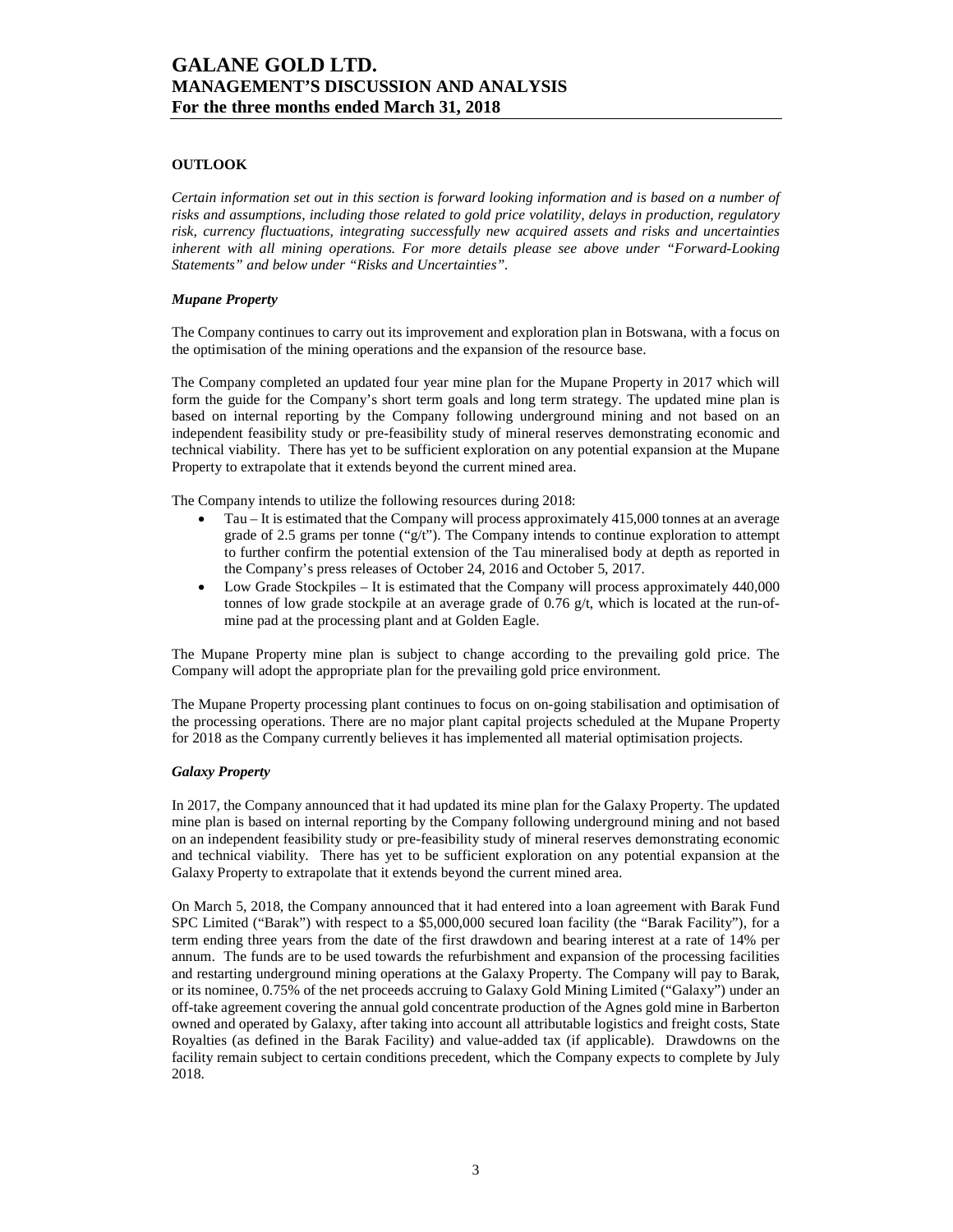Assuming the drawdown under the Barak facility, the Company anticipates the first production at the Galaxy Property in the first quarter of 2019 and the first phase of the restart of the Galaxy Property to increase the capacity of the processing plant to 30,000 tonnes per month and annual production to over 25,000 ounces of gold at a cash cost per ounce of less than  $$800^{(1)}$ . During the implementation of the first phase, the Company expects to complete a study on the second expansion phase with the objective of increasing the capacity at the Galaxy processing plant to 60,000 tonnes per month and decreasing the cash cost per ounce with increased economies of scale.

Note:

(1) Based on a technical report entitled "A Technical Report on the Galaxy Gold Mine, Mpumalanga Province, South Africa" which was issued January 4, 2016 with an effective date of September 1, 2015 (the "Galaxy Technical Report"), and was prepared by Minxcon (Pty) Ltd and approved by Daniel van Heerden, B Eng (Min.), MCom (Bus. Admin.), Pr. Eng., FSAIMM, AMMSA, a Qualified Person as defined by NI 43-101. The Galaxy Technical Report satisfies the requirements to be a pre-feasibility study. Cash cost per ounce is a non-GAAP measure. See "Supplemental Information to Management's Discussion and Analysis".

#### **DISCUSSION OF OPERATIONS**

#### *For the three months ended March 31, 2018*

The following is an analysis of the Company's operating results for the three months ended March 31, 2018 ("Q1 2018").

#### *Operating activity:*

Commentary regarding the Company's operating activity during Q1 2018 follows:

#### *Mining*

The following table sets forth certain key mining statistics for the Mupane Property:

|                      |             | 2018   | <b>YTD 2018</b> |         | 2017    |        |                |         |
|----------------------|-------------|--------|-----------------|---------|---------|--------|----------------|---------|
|                      |             | Q1     |                 | Q4      | Q3      | Q2     | Q <sub>1</sub> |         |
| Tau                  | Ore $(t)$   | 88,995 | 88,995          | 115,684 | 108,615 | 79,753 | 61,373         | 365,425 |
|                      | Grade (g/t) | 3.19   | 3.19            | 2.31    | 3.04    | 2.74   | 2.83           | 2.71    |
|                      | Waste (t)   | 14,757 | 14,757          | 10,721  | 16,968  | 14,911 | 9,326          | 51,926  |
| Tekwane              | Ore $(t)$   | 9,707  | 9,707           | 23,885  | 9,359   | ۰      | ٠              | 33,244  |
|                      | Grade (g/t) | 1.89   | 1.89            | 2.10    | 2.25    |        | ۰              | 2.14    |
|                      | Waste (t)   | 36,513 | 36,513          | 36,909  | 20,701  |        | ٠              | 57,610  |
| Low Grade Stockpiles | Ore $(t)$   | 75,691 | 75,691          | 87,405  | 72,687  | 68,481 | 89,371         | 317,944 |
|                      | Grade (g/t) | 0.90   | 0.90            | 0.82    | 0.89    | 0.87   | 0.82           | 0.85    |

The Company has mined from two deposits at the Mupane Property during 2018. They are:

- Tau In Q1 2018, the Company continued mining in the main reef of the ore body with 88,995 tonnes at 3.19 g/t being mined (Q1 2017 – 61,373 tonnes at 2.83 g/t). The increased tonnes for Q1 2018 was the result of being in steady state stoping operations without the impact of the increased rainfall in Q1 2017 which caused excess water underground.
- Tekwane In Q1 2018, the Company mined 9,707 tonnes at 1.89  $g/t$  (Q1 2017 nil). The increase in tonnes mined in Q1 2018 was due to a reduced impact of rain on mining operations for the current year.

In addition, the Company is currently processing ore from its previously mined low grade stockpiles, which are located next to the processing plant at the Mupane Property, at Golden Eagle mine and on the Shashe mining lease. In Q1 2018, it processed 75,691 tonnes at an average grade of 0.90 g/t (Q1 2017 – 89,371 tonnes at 0.82 g/t).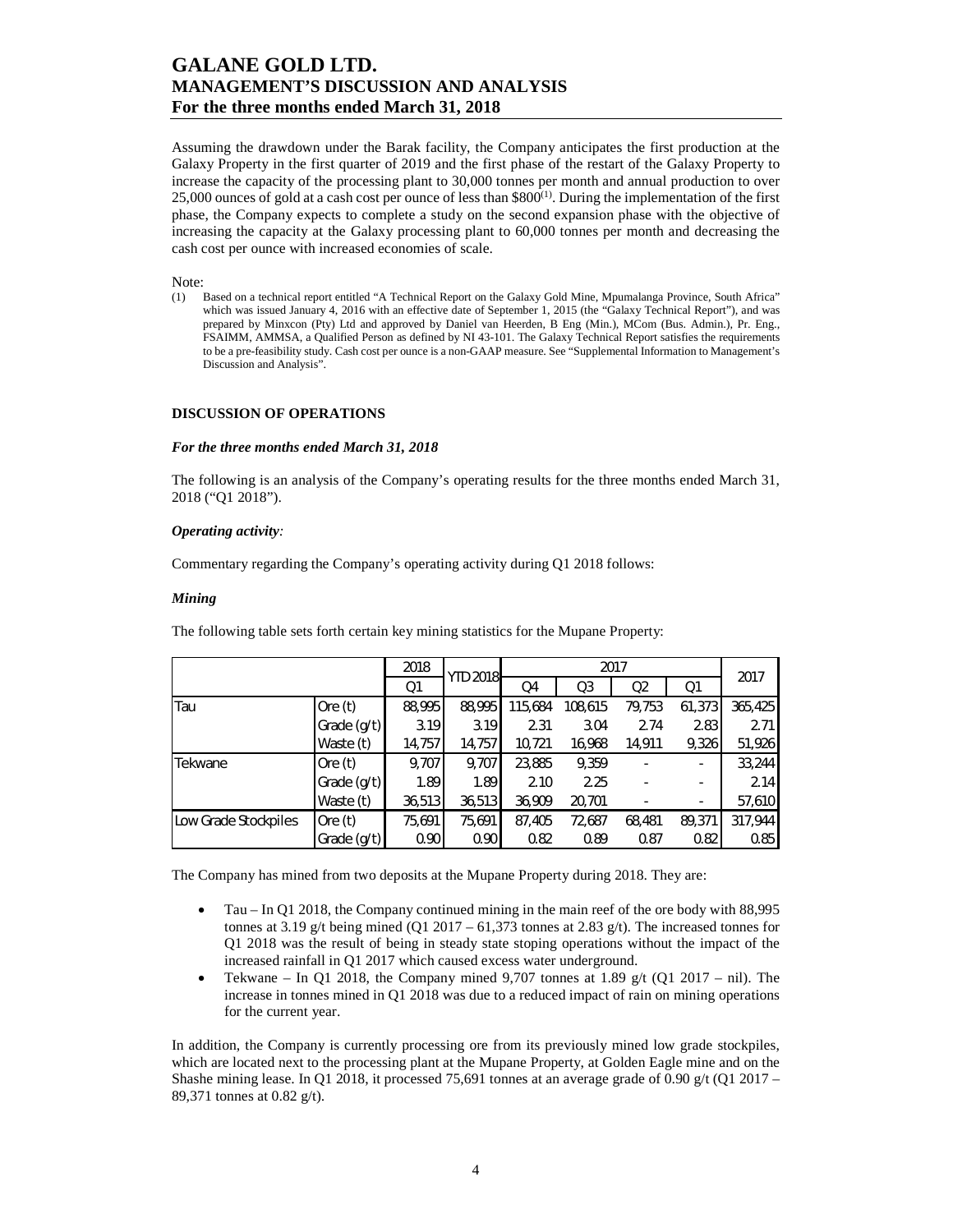#### *Processing*

The following table sets forth certain key processing statistics at the Mupane Property:

|                       | Q1 2018 | <b>YTD 2018</b> | Q4 2017 | Q3 2017 | Q <sub>2</sub> 2017 | Q1 2017 | 2017   |
|-----------------------|---------|-----------------|---------|---------|---------------------|---------|--------|
| Ore milled (000 t)    | 179     | 179             | 228     | 202     | 151                 | 159     | 740 I  |
| Head grade (g/t)      | 2.09    | 2.09            | 1.69    | 2.04    | 1.81                | 1.36    | 1.75   |
| Recovery (%)          | 63.5%   | 63.5%           | 71.3%   | 72.0%   | 76.3%               | 61.6%   | 70.3%  |
| Gold production (oz.) | 7,649 . | 7,649           | 8,812   | 9,535   | 6,709               | 4,298   | 29,354 |

Gold production in Q1 2018 was 7,649 ounces compared to 4,298 ounces in Q1 2017. The grade and recovery in Q1 2018 of 2.09 g/t and 63.5% was above the grade and recovery in Q1 2017. In Q1 2018, a higher proportion of the ore milled came from Tau and Tekwane which resulted in a higher recovery and higher feed grade compared to Q1 2017. The overall recovery for the current quarter was lower than expected as the ball mill was offline for the entire quarter which affected the grind size.

#### *Revenue and earnings from mining operations*

The table below outlines the revenue and earnings from mining operations on a total dollar basis, and on a per ounce of gold sold basis:

|                                                                        | Q1 2018 |       |    | O1 2017 |
|------------------------------------------------------------------------|---------|-------|----|---------|
| Revenue (000)                                                          | S       | 9,908 | \$ | 6,728   |
| Gold sold (oz.)                                                        |         | 7,562 |    | 5,531   |
| Earnings (Loss) from<br>mining operations<br>(000)                     | \$      | 274   | \$ | (2,533) |
| Operating cash cost<br>excluding royalties<br>$(\frac{\xi}{oz})^{(1)}$ | \$      | 976   | \$ | 1,448   |

**Note**:

(1) Operating cash cost excluding royalties per ounce is a non-GAAP measure. See "Supplemental Information to Management's Discussion and Analysis".

In the three months ended March 31, 2018, the Company generated \$9.9 million in revenue from the sale of 7,562 ounces of gold plus incidental silver at an average combined price of \$1,310 per ounce and earnings from mining operations of \$0.3 million. This compares to \$6.7 million in revenue from the sale of 5,531 ounces of gold plus incidental silver at an average combined price of \$1,214 per ounce and loss from mining operations of \$2.5 million in Q1 2017.

The reason for the change in earnings from mining operations from Q1 2018 to Q1 2017 is a result of several factors:

- Gold sales for Q1 2018 were 2,031 ounces more than in Q1 2017. This combined with an increase in the average gold price achieved between the two quarters of \$96 per ounce resulted in a revenue increase of \$3.2 million compared to Q1 2017.
- Mining costs in Q1 2018 were \$3.4 million compared to \$2.8 million in Q1 2017. The increase in cost is due mainly to the mining costs for the additional tonnes mined from Tau.
- Processing costs in Q1 2018 were \$4.0 million compared to \$4.3 million in Q1 2017. The actual tonnes milled increased from 159,458 tonnes in Q1 2017 to 179,085 tonnes in Q1 2018; however costs decreased for the current quarter. The decrease in costs reflected the processing of ore from sources with lower consumable consumption (Tekwane).
- General and administration costs in Q1 2018 were \$1.0 million compared to \$0.9 million in Q1 2017.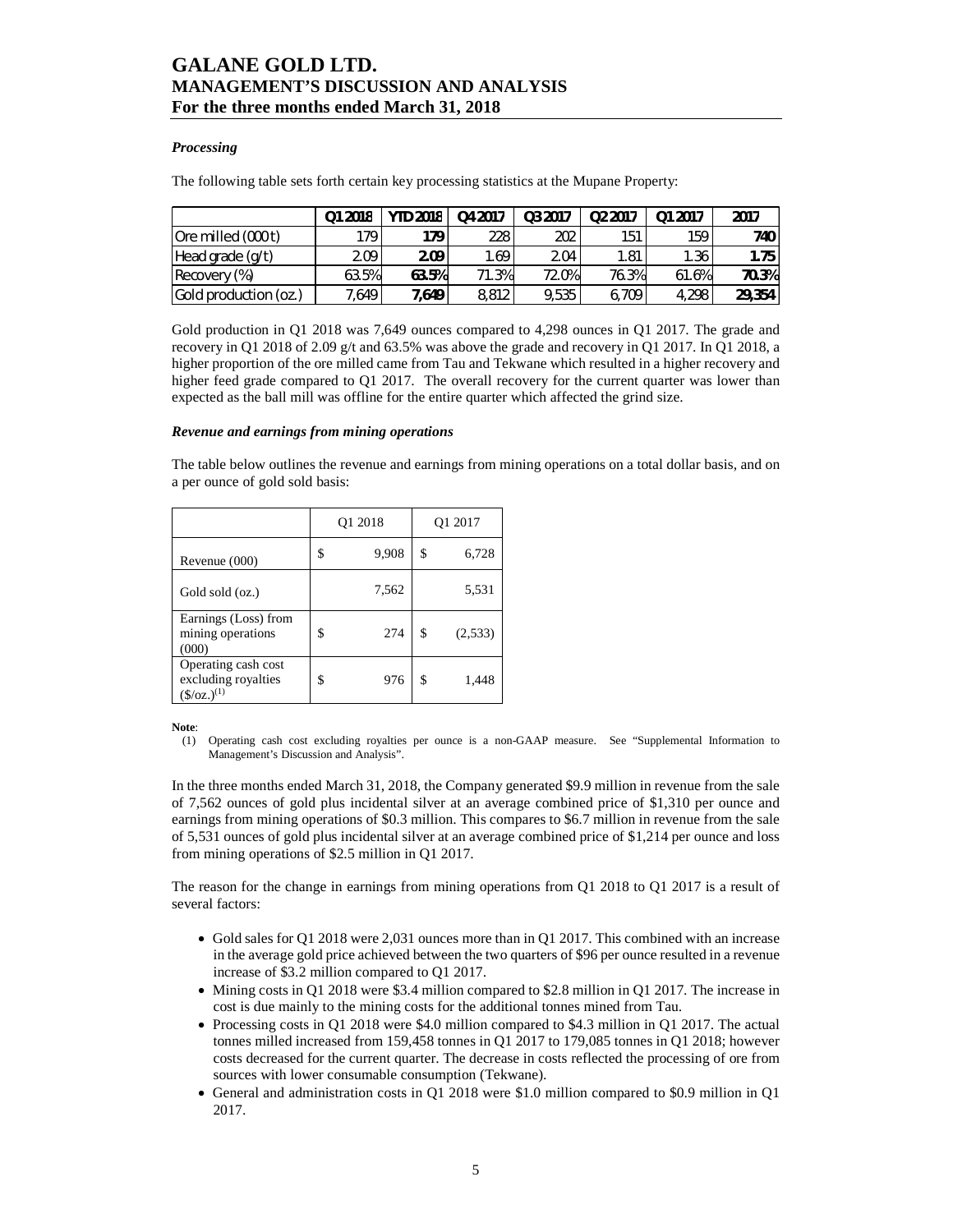• Depreciation and amortization expense was \$1.4 million in Q1 2018 compared to \$1.3 million in Q1 2017. The increase in costs was due to the additional stope tonnes mined in the quarter, partially offset by a lower amortization rate with a decrease in the life of mine amortization rate of mineral property costs following the increase in mineral resource by 44,300 ounces at Tau.

As a result of the above factors the operating cash cost per ounce excluding royalties in Q1 2018 was \$976 compared to \$1,448 per ounce in Q1 2017.

#### *Results*

The Company's earnings (loss) comprised of:

|                                           | Q1 2018       | Q1 2017           |
|-------------------------------------------|---------------|-------------------|
| Earnings (Loss) from mining<br>operations | \$<br>273,668 | (2,533,284)<br>S. |
| <b>Exploration</b> costs                  | (60, 176)     | (34, 783)         |
| Corporate general and                     |               |                   |
| administrative costs                      | (585, 221)    | (424, 420)        |
| Stock-based compensation                  | (65.013)      | (62, 213)         |
| Foreign exchange (loss) gain              | (595, 218)    | (413, 853)        |
| Interest on long term debt                | (47, 672)     | (257,985)         |
| Galaxy on-going costs                     | (292, 206)    | (306,950)         |
| Other (expenses) income                   | 2,932         | 1,478             |
| Other financing income (costs)            | (103, 936)    | (231, 341)        |
|                                           |               |                   |
|                                           | (1,472,842)   | \$<br>(4,263,351) |

Galaxy on-going costs for Q1 2018 and Q1 2017 represent the net cost incurred to idle the plant while progress on the project has been slowed.

|  | Corporate general and administration costs are comprised of the following: |  |  |
|--|----------------------------------------------------------------------------|--|--|
|  |                                                                            |  |  |

|                    |   | Q1 2018 | Q1 2017       |
|--------------------|---|---------|---------------|
|                    |   |         |               |
|                    |   |         |               |
| Professional fees  | S | 129,978 | \$<br>85,310  |
| Management fees to |   |         |               |
| officers           |   | 308.458 | 213,208       |
| Investor relations |   |         | 5,256         |
| Corporate general  |   |         |               |
| and administration |   | 146,785 | 120,646       |
|                    | ፍ | 585,221 | \$<br>424,420 |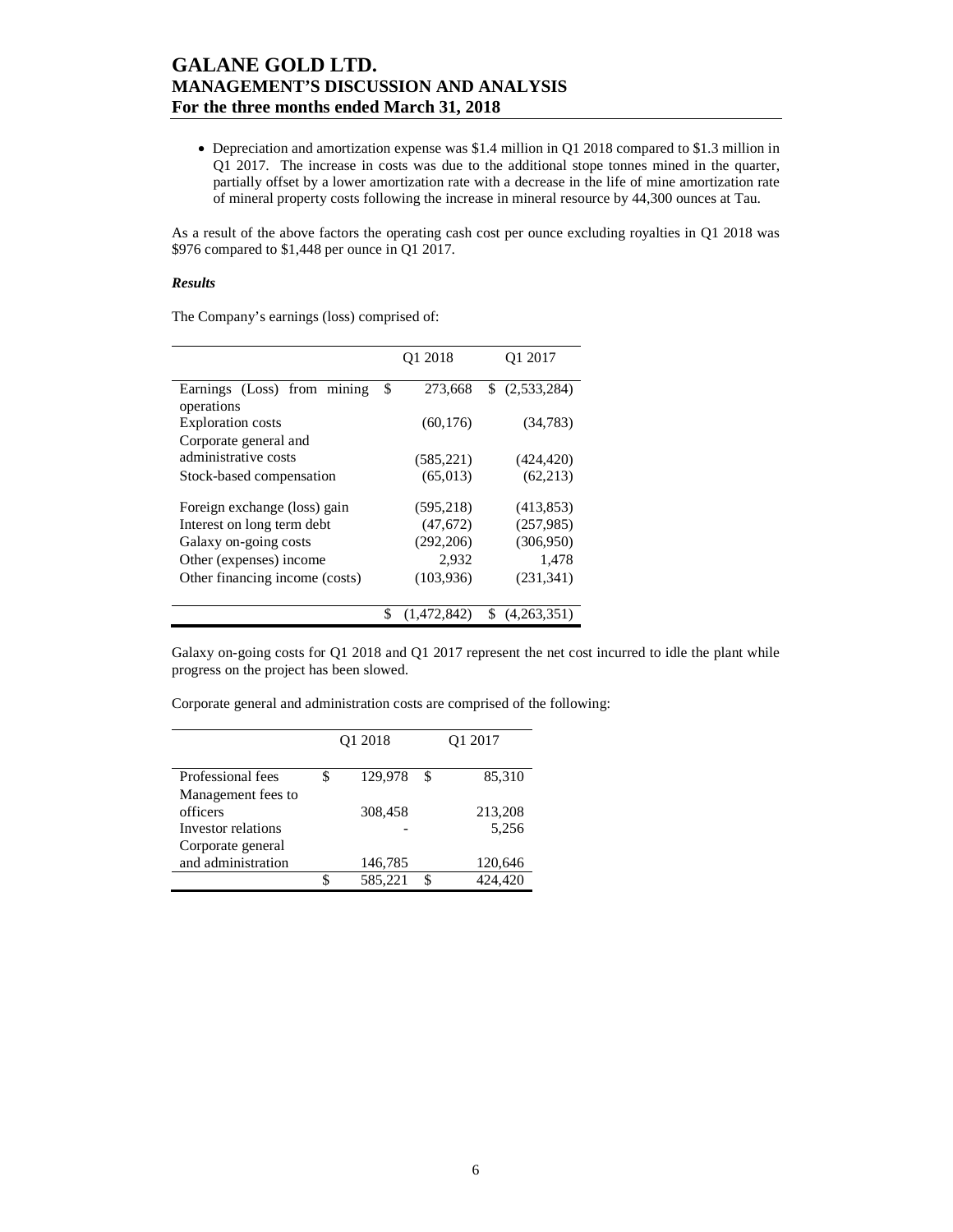### **SUMMARY OF FINANCIAL POSITION**

### Selected Consolidated Statement of Financial Position Data:

|                            | March 31,   | December 31.   | September 30, | June 30,     |
|----------------------------|-------------|----------------|---------------|--------------|
|                            | 2018        | 2017           | 2017          | 2017         |
|                            | \$          | \$             | \$            |              |
|                            |             |                |               |              |
| Total current assets       | 8,530,210   | 8,906,012      | 8,310,348     | 7,408,107    |
| Total current liabilities  | 11,885,613  | 19,784,067     | 19,968,563    | 22,294,894   |
| Working capital            | (3,355,403) | (10, 878, 055) | (11,658,215)  | (14,886,787) |
| Mining assets              | 36,839,800  | 37,645,844     | 35,946,031    | 37,849,520   |
| Non-current liabilities    | 20,800,825  | 12,676,388     | 12,338,333    | 12,373,848   |
| Total shareholders' equity | 12,683,572  | 14,091,401     | 11,949,483    | 10,588,885   |

|                            | March 31,      | December 31. | September 30, | June 30,   |
|----------------------------|----------------|--------------|---------------|------------|
|                            | 2017           | 2016         | 2016          | 2016       |
|                            | \$             | \$           | \$            | S          |
|                            |                |              |               |            |
| Total current assets       | 7,473,036      | 9,119,240    | 11.272.386    | 11,763,455 |
| Total current liabilities  | 20,600,653     | 17,661,577   | 14,835,386    | 11,369,119 |
|                            |                |              |               |            |
| Working capital            | (13, 127, 617) | (8,542,337)  | (3,563,000)   | 394,336    |
| Mining assets              | 38,830,793     | 39,508,176   | 36,869,795    | 35,540,116 |
|                            |                |              |               |            |
| Non-current liabilities    | 13,882,341     | 14,944,366   | 14,340,632    | 15,481,289 |
| Total shareholders' equity | 11.820.835     | 16.021.973   | 18.966.163    | 20,453,163 |

In Q1 2018 there was a working capital deficiency of \$3.4 million, a decrease of \$7.5 million from Q4 2017. The decrease in working capital deficiency was mainly due to the following movements in total current liabilities and cash balance:

- A cash balance decrease of \$0.1 million.
- A decrease in ore stockpiles of \$0.3 million as the Company processed the low grade stockpiles.
- A decrease of \$7.9 million in interest bearing loans and borrowings in Q1 2018, with \$7.9 million of royalties reallocated to non-current in line with the repayment schedule agreed with the Government of Botswana in March 2018.

In Q1 2018, non-current liabilities increased by \$8.1 million, with an increase of \$7.9 million for the reallocation of royalties to non-current in line with the repayment schedule agreed with the Government of Botswana in March 2018 and \$0.2 million increase in rehabilitation provisions.

Total shareholders' equity in Q1 2018 decreased by \$1.4 million primarily as a result of the net loss for the quarter of \$1.5 million.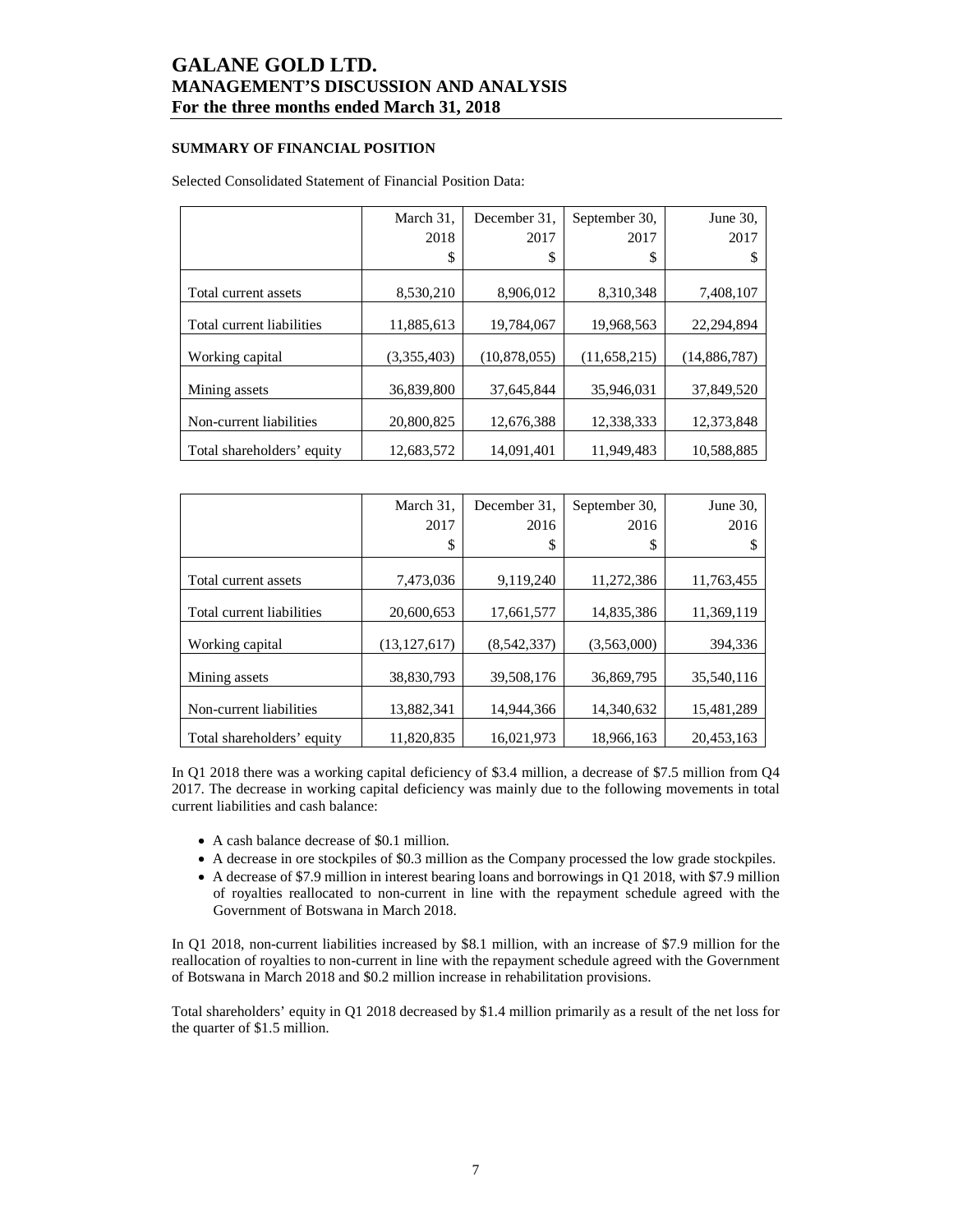### **LIQUIDITY AND CAPITAL RESOURCES**

The Company defines capital as consisting of shareholders' equity, being comprised of issued capital stock, contributed surplus and deficit and long term debt. The Company's objectives when managing capital are primarily to support the creation of shareholder value, but also to ensure that the Company is able to meet its financial obligations as they become due. The Company has not declared or paid any dividends on its Common Shares.

In order to fund the business activities intended in its current business plan, management expects that the Company's mining operations will continue to provide positive cash flow from its operations that is more than sufficient to support its corporate expenses, capital expenditure requirements and exploration activities. As described above under "Summary of Financial Position", at March 31, 2018, the Company had a working capital deficiency of \$3.4 million and generated \$0.5 million in cash flow from operations for the quarter ended March 31, 2018.

The revenue of the Company is dependent upon the spot price of gold. At the current level of operating costs, the Company will continue to generate positive cash flow on an annual basis from operations even if there was a 10% reduction in the spot price of gold as at the date of this MD&A.

The Company's officers and senior management take full responsibility for managing the Company's capital and do so through monthly meetings and regular review of financial information. The Company's Board of Directors is responsible for overseeing this process.

On March 5, 2018, the Company announced that it had entered into the Barak Facility. The funds are to be used towards the refurbishment and expansion of the processing facilities and restarting underground mining operations at the Galaxy Property. Drawdowns on the facility remain subject to certain conditions precedent, which the Company expects to complete by July 2018. See "Outlook" above.

#### *Liquidity risk*

As at March 31, 2018, the Company had a working capital deficiency of \$3.4 million compared to a deficiency of \$10.9 million at December 31, 2017. Included in working capital as at December 31, 2017 was \$8.4 million due to the government of Botswana relating to outstanding royalty payments.

The strength in gold prices and improved operating performance at the Mupane mine have had a positive impact on the Company's operating results, resulting in earnings from mining operations of \$0.3 million for the period ended March 31, 2018, compared to a loss of \$2.5 million for the same period in 2017. Cash flow generated from operations for the three months ended March 31, 2018 was \$0.5 million and the Company expects to be able to meet its obligations as they fall due for at least the next 12 months from cash generated from operations.

The current commodity price and exchange rate environment can be volatile which may have an impact on the Company's cash flows. Despite the higher gold price currently being realized, the Company continues to review its near term operating plans and to take steps to reduce costs and maximize cash flow generated from operations.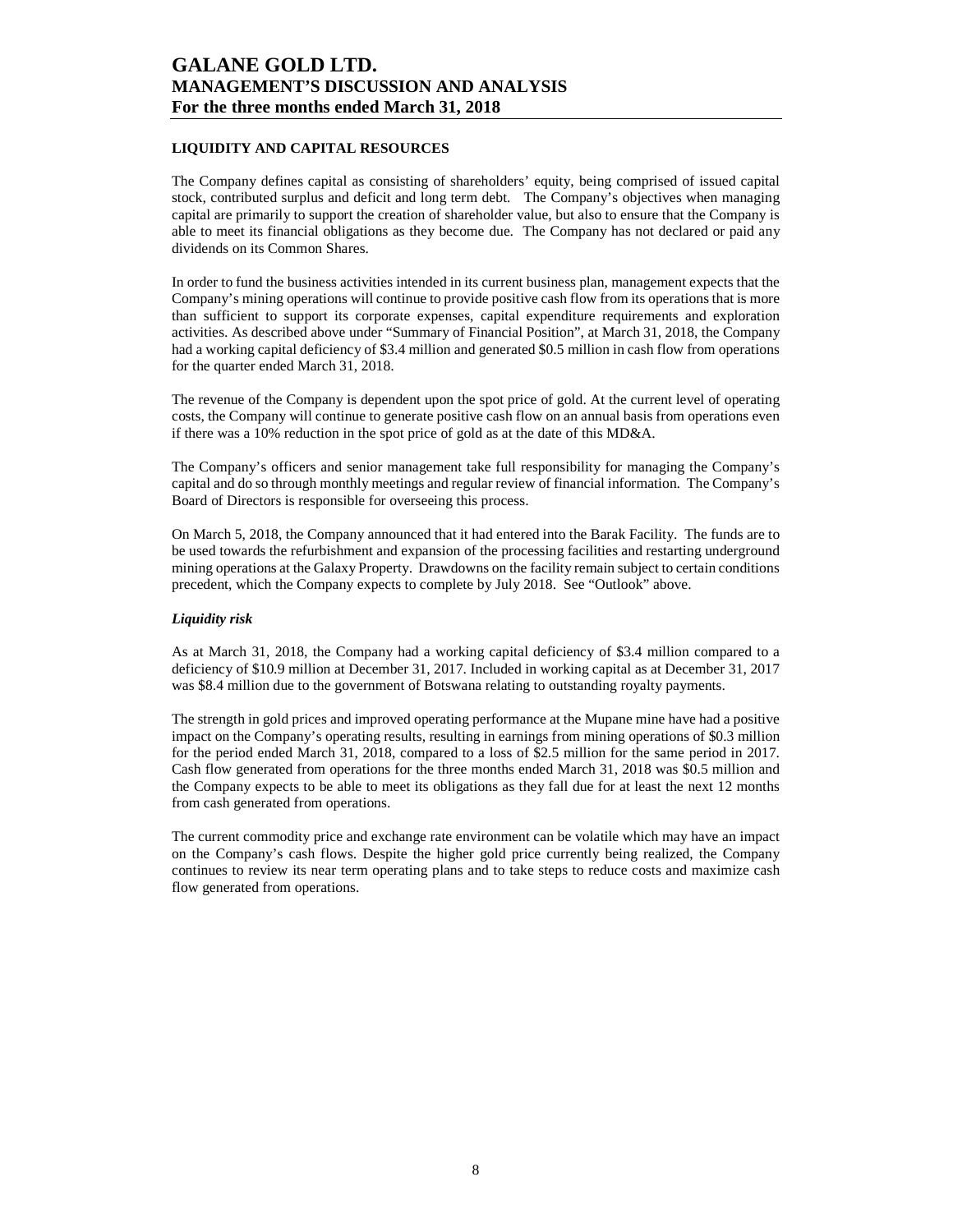### **SUMMARY OF QUARTERLY RESULTS**

The following table summarizes the Company's selected quarterly information for each of the eight most recently completed quarters:

|                                     |             | Three months ended |               |               |  |  |  |  |
|-------------------------------------|-------------|--------------------|---------------|---------------|--|--|--|--|
|                                     | March 31,   | December 31.       | September 30, | June 30.      |  |  |  |  |
|                                     | 2018        | 2017               | 2017          | 2017          |  |  |  |  |
|                                     | \$          | \$                 | S             | S             |  |  |  |  |
| Revenue                             | 9,907,949   | 10,555,110         | 11,800,622    | 8,212,225     |  |  |  |  |
| Total mining costs                  | (9,634,281) | (8, 189, 893)      | (9,987,271)   | (8, 126, 615) |  |  |  |  |
| Non-mining expenses                 | (1,746,510) | (401, 662)         | (527,090)     | (1,415,045)   |  |  |  |  |
| (Loss) earnings                     | (1,472,842) | 1,963,555          | 1,286,261     | (1,329,435)   |  |  |  |  |
| (Loss) earnings per share           |             |                    |               |               |  |  |  |  |
| <b>Basic</b>                        | (0.01)      | 0.01               | 0.01          | (0.01)        |  |  |  |  |
| Fully diluted                       | (0.01)      | 0.01               | 0.01          | (0.01)        |  |  |  |  |
| Total assets at end of quarter      | 45,370,010  | 46,551,856         | 44,256,379    | 45,257,627    |  |  |  |  |
| Total liabilities at end of quarter | 32,686,438  | 32,460,455         | 32,306,896    | 34,668,742    |  |  |  |  |
| Total equity at end of quarter      | 12,683,572  | 14,091,401         | 11,949,483    | 10,588,885    |  |  |  |  |

|                                     |             | Three months ended |               |             |  |  |  |  |  |
|-------------------------------------|-------------|--------------------|---------------|-------------|--|--|--|--|--|
|                                     | March 31,   | December 31.       | September 30, | June 30,    |  |  |  |  |  |
|                                     | 2017        | 2016               | 2016          | 2016        |  |  |  |  |  |
|                                     | S           | \$                 | S             | S           |  |  |  |  |  |
| Revenue                             | 6,727,699   | 7,576,243          | 8,398,808     | 9,339,617   |  |  |  |  |  |
| Total mining costs                  | (9,260,983) | (9, 296, 791)      | (8,390,587)   | (8,117,516) |  |  |  |  |  |
| Non-mining expenses                 | (1,730,067) | (1,076,594)        | (1,593,573)   | (1,122,928) |  |  |  |  |  |
| Earnings (loss)                     | (4,263,351) | (2,797,142)        | (1,585,352)   | 99,173      |  |  |  |  |  |
| Earnings (loss) per share           |             |                    |               |             |  |  |  |  |  |
| Basic                               | (0.03)      | (0.02)             | (0.01)        | 0.00        |  |  |  |  |  |
| Fully diluted                       | (0.03)      | (0.02)             | (0.01)        | 0.00        |  |  |  |  |  |
| Total assets at end of quarter      | 46,303,829  | 48,627,916         | 48, 142, 181  | 47,303,571  |  |  |  |  |  |
| Total liabilities at end of quarter | 34,482,994  | 32,605,943         | 29,176,018    | 26,850,408  |  |  |  |  |  |
| Total equity at end of quarter      | 11,820,835  | 16,021,973         | 18,966,163    | 20,453,163  |  |  |  |  |  |

**Note:** 

(1) Information for all periods is presented in accordance with IFRS applicable to interim financial reporting and in U.S. dollars.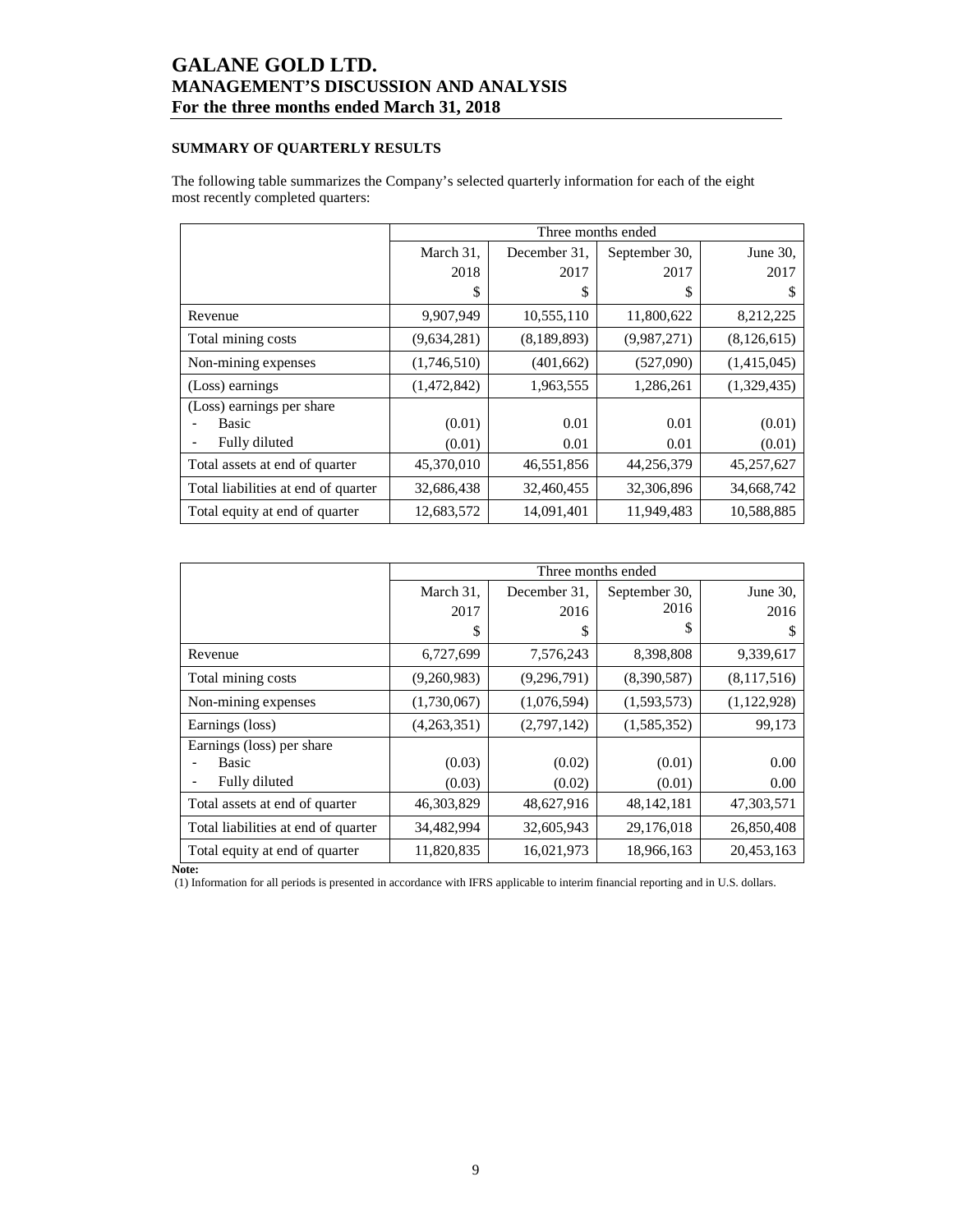#### **FINANCIAL INSTRUMENTS**

The Company's financial instruments consist of cash, trade and other receivables, accounts payable and accrued liabilities, interest bearing loans and borrowing, and warrants denominated in foreign currencies. The fair value of the Company's trade and other receivables, and accounts payable and accrued liabilities approximate their carrying value. The Company's other financial instruments, specifically interest bearing loans and borrowings are recorded at amortized cost using the effective interest rate method.

Credit risk is the risk that one party to a financial instrument will cause a loss for the other party by failing to discharge an obligation. The Company is subject to normal industry credit risks. The Company currently has no trade receivables for the purchase of the gold it produces, and the other receivable balance consists of amounts outstanding on tax credits from governmental authorities, each of which are expected to be paid in the near term at face value. The Company's exposure to credit risk is minimal.

Liquidity risk is the risk that an entity will encounter difficulty in meeting obligations associated with financial liabilities. The Company's approach to managing liquidity risk is to ensure that it will have sufficient liquidity to meet liabilities when due. As at March 31, 2018, the Company had current assets of \$8,530,210 (December 31, 2017 - \$8,906,012) to settle current liabilities of \$11,885,613 (December 31, 2017 - \$19,784,067). All of the Company's financial liabilities have contractual maturities of less than 60 days and are subject to normal trade terms. See "Liquidity and Capital Resources" section for further commentary on the Company's liquidity risks.

Interest risk is the risk that the fair value of future cash flows will fluctuate as a result of changes in market risk.

Currency risk is the risk that the fair value or future cash flows of a financial instrument will fluctuate because of changes in foreign exchange rates. The Company's operations are in Botswana, South Africa and Canada and its functional currency is U.S. dollars. The international nature of the Company's operations results in foreign exchange risk as transactions are denominated in foreign currencies, including the Botswana Pula, the South African Rand and Canadian Dollars. The operating results and the financial position of the Company are reported in U.S. dollars. The fluctuations of the operating currencies in relation to the U.S. dollar will, consequently, have an impact upon the reported results of the Company and may also affect the value of the Company's assets and liabilities. The Company monitors the volatility of foreign exchange rates and will hedge its currency risk if it determines that the need arises.

Market risk is the risk that the fair values of financial instruments or that the Company's future cash flows will fluctuate because of changes in market commodity rates. The Company's efforts are currently focused on the production of gold. As such, the Company's future cash flows and valuation of its future mineral assets will be exposed to market risk on the price fluctuations of gold as a commodity.

#### **ISSUED AND OUTSTANDING SHARE CAPITAL**

The Company's authorized capital consists of an unlimited number of Common Shares, of which 146,804,760 Common Shares are issued and outstanding as of the date of this MD&A.

The Company adopted a stock option plan (the "Option Plan"). Under the terms of the Option Plan, officers, directors, employees and consultants are eligible to receive grants of stock options to purchase Common Shares for a period of up to ten years from the date of grant, provided that the number of Common Shares reserved for issuance may not exceed 10% of the total issued and outstanding Common Shares at the date of the grant. As of the date of this MD&A, subject to the terms of the Option Plan, options to purchase 9,700,000 Common Shares are outstanding and options to purchase 4,980,476 Common Shares are available for grant.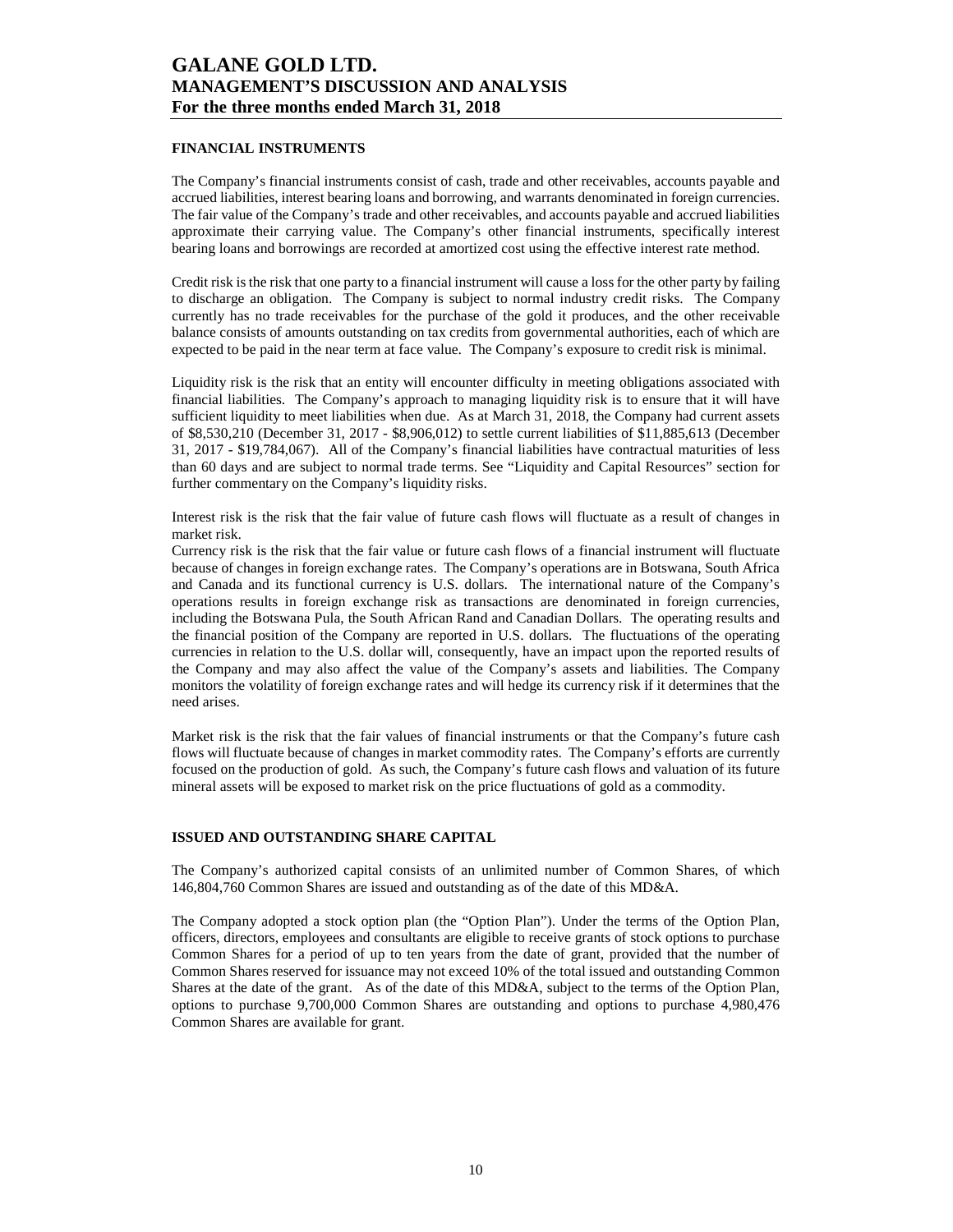The Company adopted a share purchase plan ("SPP") on June 12, 2012. Under the terms of the SPP, each participating officer, director, or employee that has been employed with the Company or its subsidiaries for at least six months is entitled to receive the matching number of Common Shares acquired pursuant to the SPP at no cost to such officer, director or employee. Subject to certain conditions, such deferred matching shares will be issued to the participating officers, directors or employees over a three-year period following the date of the purchase of the qualifying shares. As of the date of this MD&A, the participating officers, directors and employees of the Company are entitled to be issued, subject to the terms of the SPP, no additional deferred matching shares.

The Company adopted a deferred share unit plan (the "DSU Plan") on June 3, 2014. Subject to adjustment in certain circumstances, the maximum aggregate number of Common Shares that may be reserved for issuance pursuant to the DSU Plan is 13,262,888 Common Shares. As of the date of this MD&A, subject to the terms of the DSU Plan, participating officers, directors, employees and consultants of the Company may be issued an aggregate of up to 7,327,060 Common Shares pursuant to outstanding deferred share units awarded under the DSU Plan and 965,782 Common Shares have been issued under the DSU Plan.

The Company is obligated to issue up to 7,375,000 additional Common Shares to the shareholders of Northern Lights Exploration Pty. ("NLE"), on a pro rata basis, if by July 27, 2018 certain exploration milestones are met within the NLE properties in the Tati Greenstone Belt in Botswana (the "NLE Properties").

In connection with the Galaxy Acquisition, the Company issued warrants exercisable to acquire up to 4,596,614 Common Shares. On November 20, 2017, 4,076,598 warrants expired unexercised leaving 520,016 warrants outstanding as at March 31, 2018.

#### **DEBENTURES**

As part of the Galaxy acquisition in 2015, the Company issued approximately \$2.4 million aggregate principal amount of unsecured convertible debentures (the "Galaxy Debentures") to settle outstanding debt or contractual obligations owed by Galaxy and its subsidiary Galaxy Gold Reefs (Pty) Ltd. The Galaxy Debentures mature on November 20, 2019 and bear 4% interest per annum, accrued and paid at maturity. The principal is convertible at the option of the holder into Common Shares at a price of Cdn. $$0.58^{(1)}$$  per share, based on a pre-determined exchange rate of \$1.00: Cdn.\$1.30. The interest is convertible into Common Shares, based on a pre-determined exchange rate of \$1.00: Cdn.\$1.30, at a price per share equivalent to the greater of Cdn.\$1.00 and the Discounted Market Price (as defined by the TSX Venture Exchange) at the time of conversion, subject to acceptance of the TSX Venture Exchange.

In addition, on March 29, 2016, the Company announced that it and its subsidiary, Galaxy, entered into a full and final settlement agreement with Traxys Europe SA, Mine2Market S. à r.l. and certain others (collectively the "Traxys parties") with respect to various outstanding claims arising from the time period when the Traxys parties operated Galaxy's mining operations. In connection with the settlement, the Traxys parties settled their claim for \$4.3 million of indebtedness in exchange for the issuance by the Company of an unsecured convertible debenture of approximately \$3.2 million in aggregate principal (the "Traxys Debenture"). The Traxys Debenture matures on November 20, 2019 and bears interest at 4% per annum, accrued and paid at maturity. The principal is convertible at the option of the holder into Common Shares at a price of  $Cdn$ , \$0.58<sup>(2)</sup> per share, based on a pre-determined exchange rate of \$1.00:Cdn.\$1.35. The interest is convertible into Common Shares, based on a pre-determined exchange rate of \$1.00:Cdn.\$1.35, at a price equivalent to the greater of Cdn.\$0.58<sup>(2)</sup> and the Discounted Market Price (as defined by the TSX Venture Exchange) at the time of conversion, subject to acceptance of the TSX Venture Exchange.

(1) The initial conversion price of the Galaxy Debentures was Cdn.\$1.00 per share. As a result of the completion of the Rights Offering, the conversion price was adjusted downward to Cdn.\$0.58 per share.

(2) The initial conversion price of the Traxys Debenture was Cdn.\$1.00 per share. As a result of the completion of the Rights Offering, the conversion price was adjusted downward to Cdn.\$0.58 per share.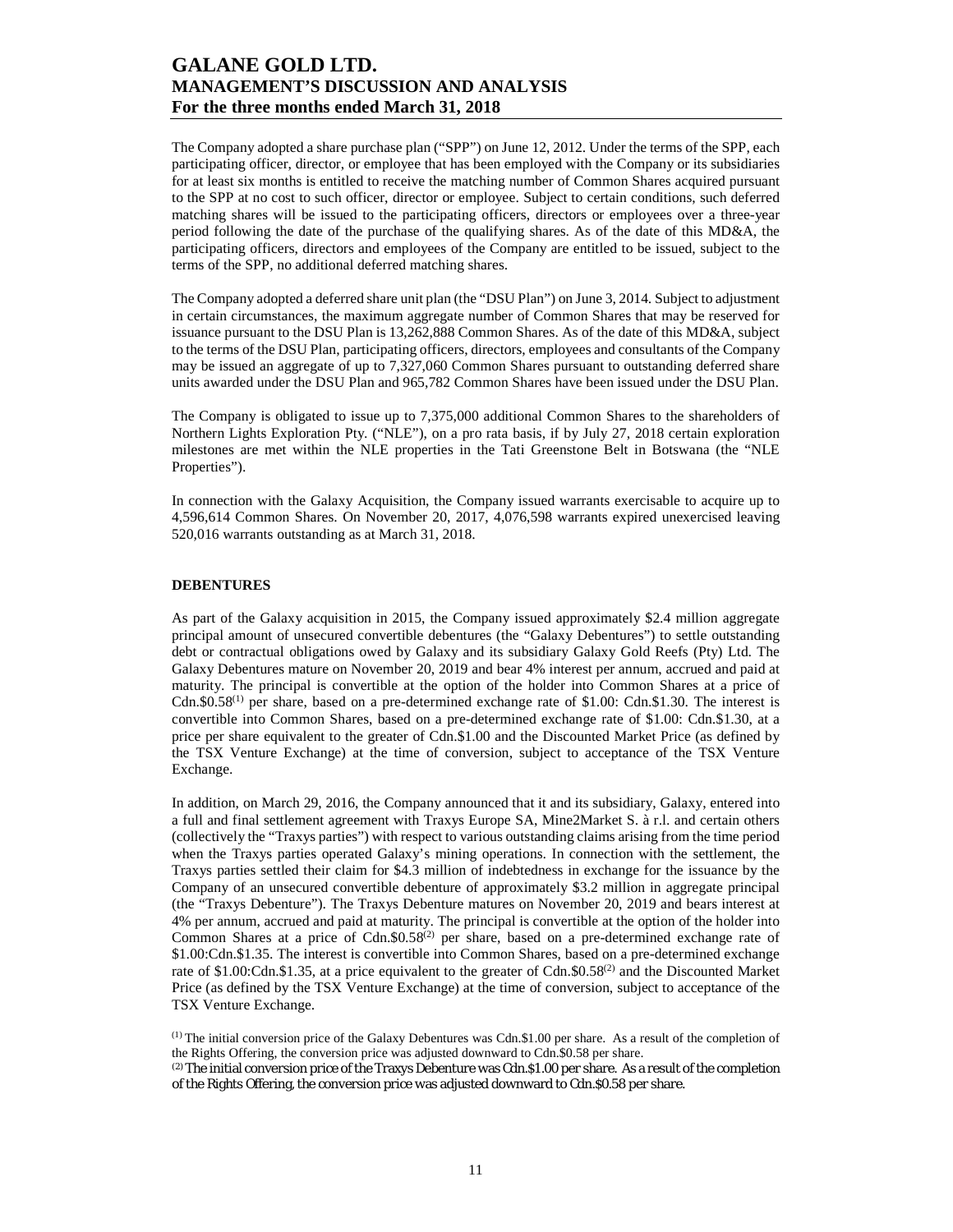### **TRANSACTIONS WITH RELATED PARTIES**

During the quarter ended March 31, 2018 and 2017, there were no related party transactions.

#### **CHANGES IN ACCOUNTING STANDARDS**

The following accounting standards were adopted for the current year:

**(a)** IFRS 9 Financial Instruments - The Company adopted IFRS 9 on a retrospective basis effective January 1, 2018. The adoption of this standard did not have any measurement impact on prior period financial results or financial position.

Financial instruments are recognized on the date on which the Company becomes a party to the contractual provisions of the financial instrument. The Company classifies its financial instruments in the following categories:

Financial assets at amortized cost – Assets that are held for collection of contractual cash flows where those cash flows represent solely payments of principal and interest are measured at amortized cost. The Company's receivables, which are not provisionally priced, consist of fixed or determined cash flows related solely to principal and interest amounts. The Company's intent is to hold these receivables until cash flows are collected. Receivables are recognized initially at fair value, net of any transaction costs incurred and subsequently measured at amortized cost using the effective interest rate method. The Company recognizes a loss allowance for expected credit losses on a financial asset that is measured at amortized cost.

Financial liabilities at amortized cost *–* Financial liabilities are measured at amortized cost using the effective interest rate method, unless they are required to be measured at fair value through profit and loss. Interest bearing loans and borrowings, including mining royalties payable are recognized initially at fair value, net of any transaction costs incurred, and subsequently at amortized cost using the effective interest rate method.

**(b)** IFRS 15 Revenue from contracts with customers - The Company adopted IFRS 15 on a retrospective basis effective January 1, 2018. The adoption of this standard did not have any measurement impact on prior period financial results or financial position and accordingly no restatement of prior periods was required.

The following accounting standards are to be adopted in the future:

**(a)** IFRS 16 – Leases **-** In January 2016, the IASB issued IFRS 16 "Leases" ("IFRS 16"). This standard is effective for annual periods beginning on or after January 1, 2019, and permits early adoption, provided IFRS 15, has been applied, or is applied at the same date as IFRS 16. IFRS 16 requires lessees to recognize assets and liabilities for most leases. The Company is in the process of determining the impact of IFRS 16 on its consolidated financial statements.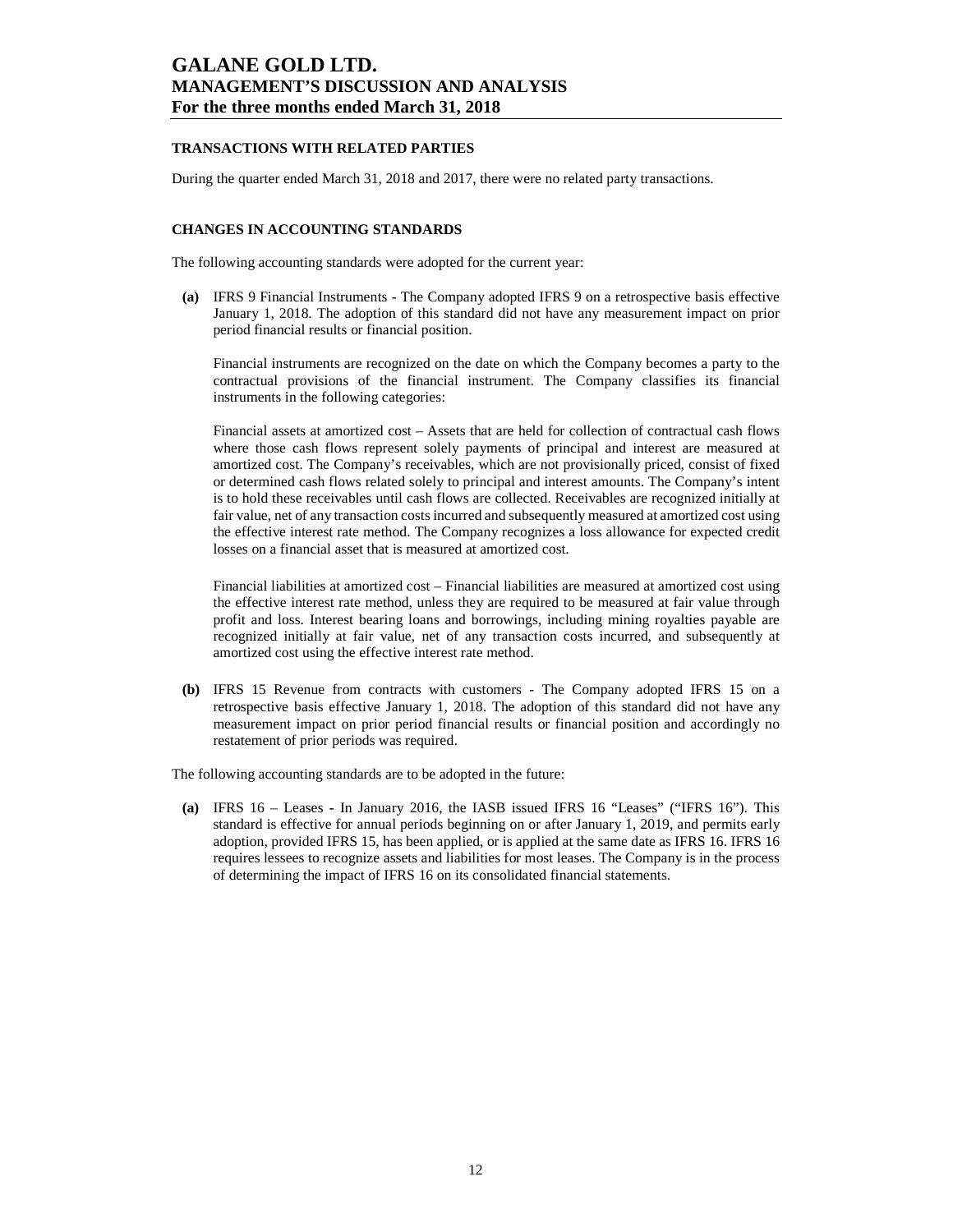#### **COMMITMENTS**

As at the date of this MD&A, the Company had the following commitments:

#### **(a) Royalty expenses**

Production from the Mupane operation is subject to Government royalties (included in mining costs) of 5% of revenues based on market prices at the date of shipment. For the period to March 31, 2018, the Company expensed \$499,998 in royalties (2016 - \$340,793).

#### **(b) Operating contractual obligations**

The Company has operating lease obligations which relate to obligations for land operating lease agreements as follows:

| To be incurred in 2018     | \$305,382   |
|----------------------------|-------------|
| To be incurred $2019-2022$ | \$1,344,234 |

#### **(c) Claims**

The Company is also subject to the possibility of revised tax assessments for some years. The Company does not believe that, should unfavourable decisions arise from any review of its tax filings, that any amount it might be required to pay will be material. No such amounts have been provided for in the Financial Statements.

#### **OFF-BALANCE SHEET ARRANGEMENTS**

Other than the operating lease arrangements referred to above, the Company currently has no off-balance sheet arrangements.

#### **SUPPLEMENTAL INFORMATION TO MANAGEMENT'S DISCUSSION AND ANALYSIS**

### **CASH COSTS**

The Company's MD&A refers to operating cash cost per ounce, and operating cash cost excluding royalties per ounce, all non-GAAP performance measures, in order to provide investors with information about measures used by management to monitor performance. Management of the Company uses this information to assess how well the producing gold mines are performing compared to plan and prior periods, and also to assess the overall effectiveness and efficiency of gold mining operations. Cash cost figures are calculated in accordance with a standard developed by the Gold Institute, which was a worldwide association of suppliers of gold and gold products and included leading North American gold producers. The Gold Institute ceased operations in 2002, but the standard is still an accepted standard of reporting cash costs of gold production in North America. Adoption of the standard is voluntary, and the cost measures presented herein may not be comparable to other similarly titled measures of other companies. Cash cost includes mine site operating costs such as mining, processing, administration, but are exclusive of impairment, amortization, reclamation, and exploration and development costs. Operating cash cost is the total cash cost less those costs capitalized as attributable to the removal of excess waste in developing new resources. These costs are then divided by the Company's ounces of gold produced to arrive at the cash cost measures on a per ounce basis. These measures, along with sales, are considered to be key indicators of a company's ability to generate operating earnings and cash flow from its mining operations. These measures of cash costs do not have any standardized meaning prescribed by IFRS and differ from measures determined in accordance with IFRS. They are intended to provide additional information and should not be considered in isolation or as a substitute for measures of performance prepared in accordance with IFRS. These measures are not necessarily indicative of net earnings or cash flow from operations as determined under IFRS.